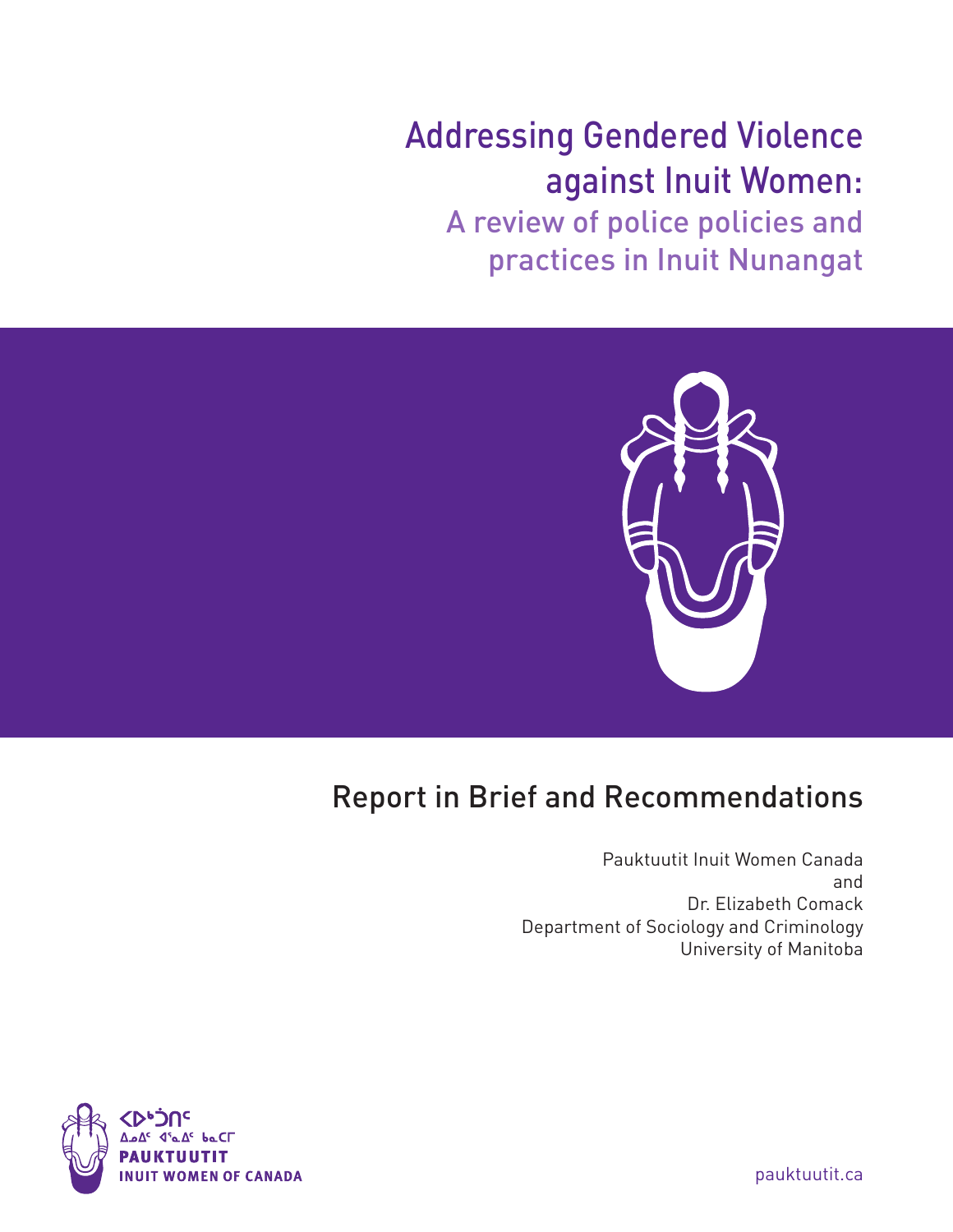## **Contents**

| $\begin{minipage}{0.9\linewidth} \begin{minipage}{0.9\linewidth} \begin{minipage}{0.9\linewidth} \begin{minipage}{0.9\linewidth} \end{minipage} \begin{minipage}{0.9\linewidth} \begin{minipage}{0.9\linewidth} \end{minipage} \begin{minipage}{0.9\linewidth} \begin{minipage}{0.9\linewidth} \end{minipage} \begin{minipage}{0.9\linewidth} \end{minipage} \begin{minipage}{0.9\linewidth} \end{minipage} \begin{minipage}{0.9\linewidth} \end{minipage} \begin{minipage}{0.9\linewidth} \begin{minipage}{0.9\linewidth} \end{minipage} \begin$ |  |
|---------------------------------------------------------------------------------------------------------------------------------------------------------------------------------------------------------------------------------------------------------------------------------------------------------------------------------------------------------------------------------------------------------------------------------------------------------------------------------------------------------------------------------------------------|--|
|                                                                                                                                                                                                                                                                                                                                                                                                                                                                                                                                                   |  |
|                                                                                                                                                                                                                                                                                                                                                                                                                                                                                                                                                   |  |
|                                                                                                                                                                                                                                                                                                                                                                                                                                                                                                                                                   |  |
|                                                                                                                                                                                                                                                                                                                                                                                                                                                                                                                                                   |  |
|                                                                                                                                                                                                                                                                                                                                                                                                                                                                                                                                                   |  |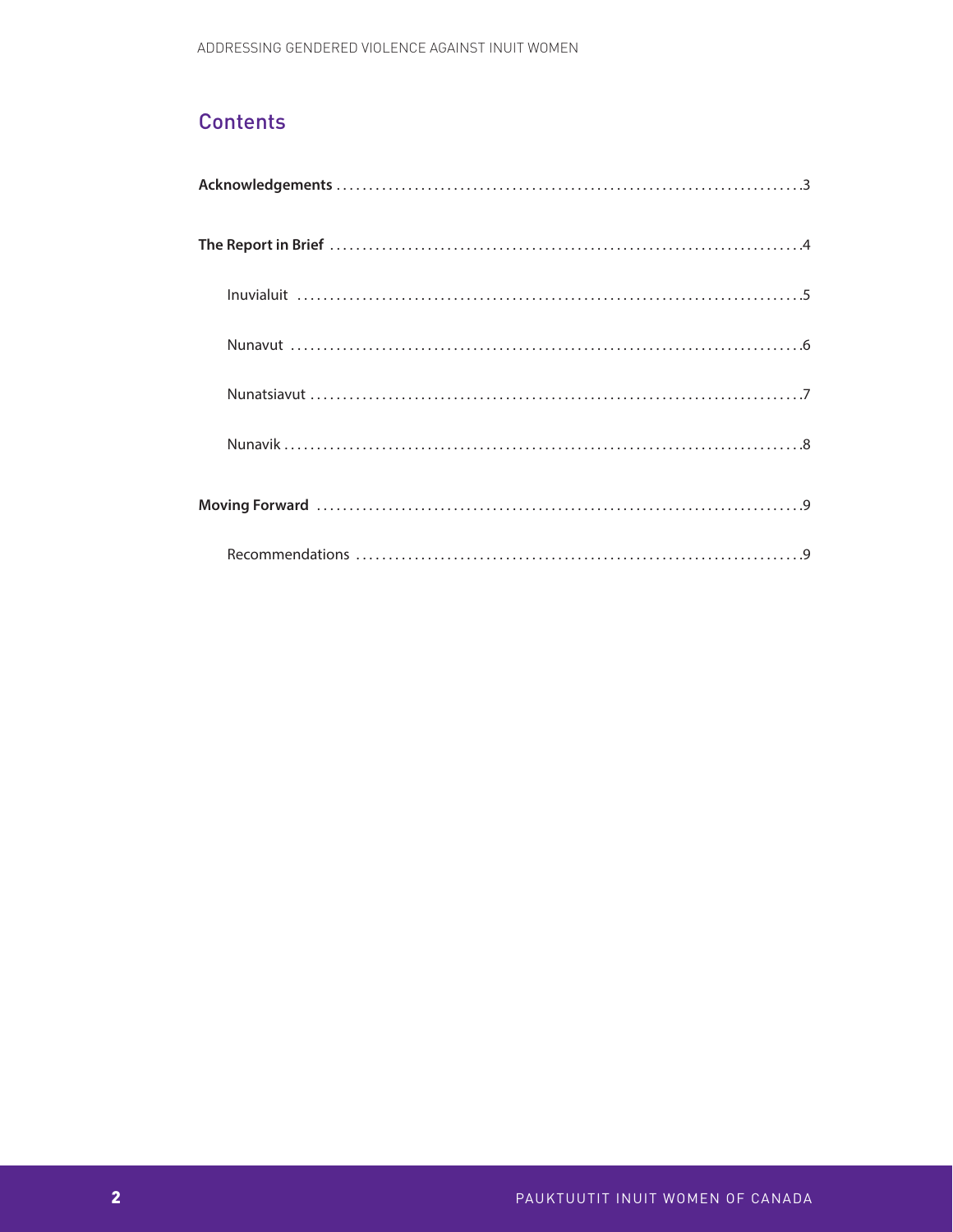## Acknowledgements

We are grateful to the many individuals and organizations who had a role in bringing this project to completion.

First and foremost, we extend our most sincere gratitude to the 45 courageous Inuit women from all four regions of Inuit Nunangat—who volunteered to participate in this study. Without their fortitude and determination to improve their safety and the safety of women in similar circumstances, this research would not have been possible. We remain truly humbled and tremendously appreciative that they chose to share their experiences with us.

As well, we are extremely grateful for the contributions of the 40 social service providers and police officers who took time from their demanding schedules and generously agreed to share their insights and knowledge about the successes and challenges encountered in responding to gendered violence against Inuit women in Inuit Nunangat.

This project also benefitted enormously from the input of the members of the Project Advisory Committee:

- Yvonne Niego, Deputy Minister, Family Services, Government of Nunavut
- Tracy Ann Evans-Rice, Status of Women Coordinator, Nunatsiavut Government
- Donna Rogers, Executive Director, Inuvik Transition House Society
- Lizzie Aloupa, Inuit Rights Officer, Makivik Corporation
- Heloise Chartrand, Family Violence and Sexual Abuse Agent, Nunavik Board of Health and Social Service
- Peggy Day, After-Care Coordinator, Inuvialuit Regional Corporation

We also acknowledge the indispensable support from the Community Research Liaisons in each of their respective regions who provided us with guidance on culturally appropriate strategies for community engagement and data collection. In addition, we are grateful to the elders, interpreters, and mental health support workers in each of the communities we visited who contributed their expertise, kindness, and compassion.

Samantha Michaels, Senior Research and Policy Advisor at Pauktuutit, was indispensable in her role as the point person for the project. In addition to conducting the interviews in Inuvialuit and Nunavik (as well as several more by telephone), Samantha did a marvellous job of ushering the project through its various stages (including proposal writing, ethics and research licensing processes, compiling the interim report to Public Safety Canada, connecting with Project Advisory Committee members, reaching out to potential participants by email, and assisting with the final report).

Christine Lund, Research and Policy Advisor at Pauktuutit, conducted the interviews in Nunavut and Nunatsiavut with sensitivity and care. Loren Bresch, a student in the Department of Sociology and Criminology at the University of Manitoba, ably took on the important task of conducting the literature review. And Kathy Jaworski did an admirable job (and in record time) of transcribing all of the interview recordings.

Funding for this project was provided by the Policy Development Contribution Program of Public Safety Canada, as well as in-kind contributions from Pauktuutit Inuit Women of Canada and the University of Manitoba.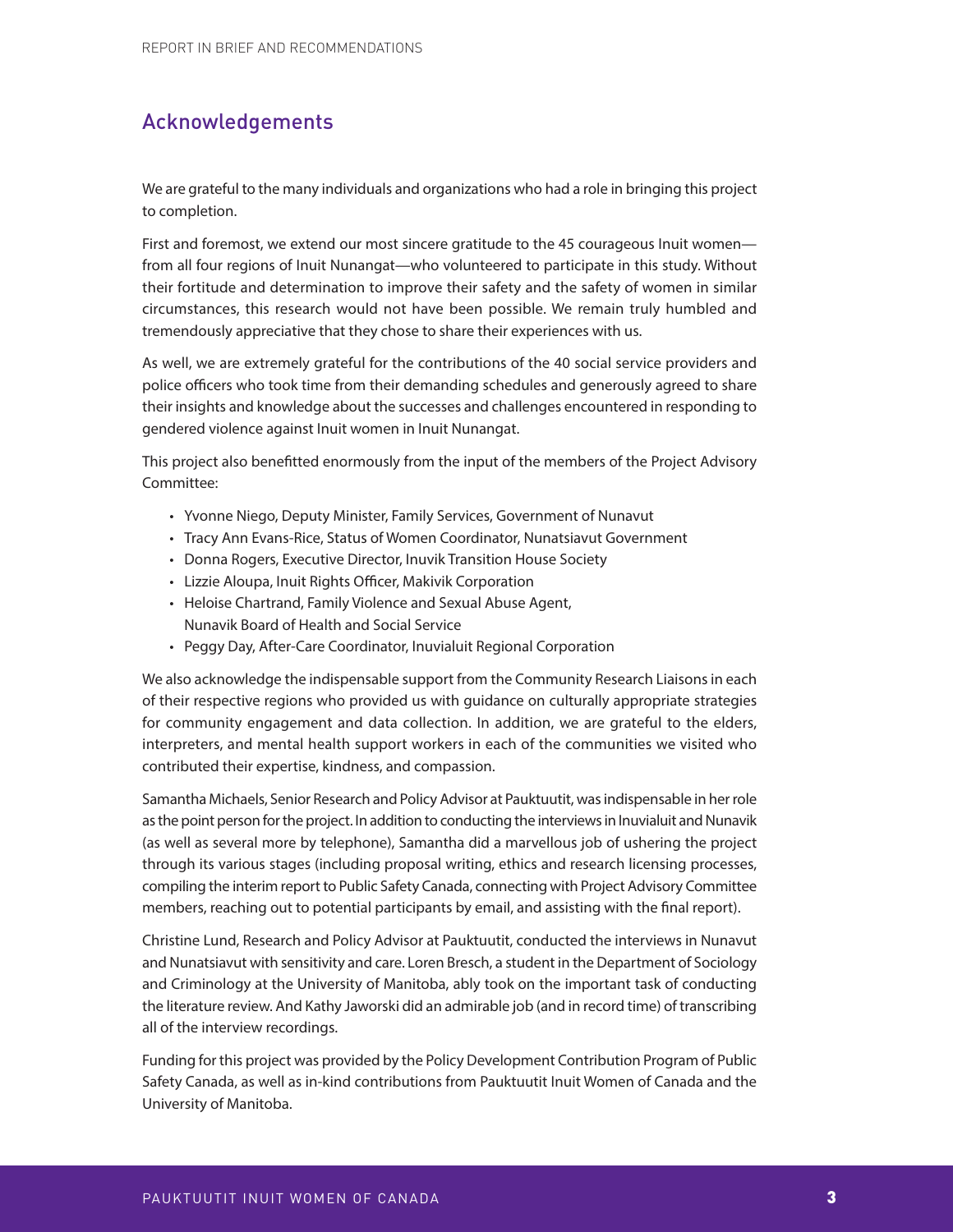### The Report in Brief

Gendered violence against Inuit women is a problem of massive proportions. Women in Nunavut are the victims of violent crime at a rate more than 13 times higher than the rate for women in Canada as a whole. The risk of a woman being sexually assaulted in Nunavut in 12 times greater than the provincial/territorial average. In 2016, Nunavut had the highest rate of female victims of police-reported family violence in Canada, the Northwest Territories had the second highest rate, and Yukon had the third highest.

As the National Inquiry on Missing and Murdered Indigenous Women and Girls has emphasized, this gendered and racialized violence is a genocide that is rooted in systemic factors woven into the fabric of Canadian society.

Understanding gendered violence against Inuit women requires situating the issue within its colonial context, including how Inuit ways of living and being were dramatically disrupted as corporate colonialism took root and developed in the North.

In just a few decades (1950s to 1970s), Inuit underwent a profound transformation in their lives and livelihoods—a transformation that was orchestrated by colonial forces largely outside of their control. Their land-based economy and the cooperative ethos and informal mechanisms of social control on which it is based—along with the interdependent relations between Inuit men and women—were unsettled as Inuit were moved to permanent settlements, their children sent to residential schools where they could be taught qallunaat culture in preparation for their assimilation into the colonial social order, and their sled dogs slaughtered, effectively cutting Inuit ties to the land and access to their traditional source of livelihood.

Canada's national police force, the RCMP, played a key role in this transformation. The RCMP were involved in relocating Inuit to the permanent settlements, transporting Inuit children to residential schools, and slaughtering Inuit sled dogs. In short, the policing that the RCMP were engaged in was decidedly "racialized"; it was designed to enforce Inuit conformity to the emerging colonial regime.

In more recent times, social and economic issues—poor living conditions, food insecurity, and the shift in gender roles of Inuit men and women—are some of the more obvious manifestations of this colonial encounter with qallunaat. The intergenerational trauma that colonialism generates is also a key factor. This lived experience of trauma manifests in high rates of alcohol and drug abuse, a suicide crisis, and the pervasiveness of gendered violence against Inuit women.

Every Inuk woman deserves to live free from the threat and reality of violence. Police play a principal role in advancing and maintaining public safety. In Inuit Nunangat, policing is the responsibility of the Royal Canadian Mounted Police (RCMP), except for Nunavik, which has been policed by the Kativik Regional Police Force (KRPF) since 1996.

Official statements by the RCMP and KRPF as to their roles and responsibilities assert that policing is carried out in a manner that upholds justice and the safety and security of all citizens. Contributing to safer and healthier Indigenous communities is one of the five strategic priorities of the RCMP. The vision of the KRPF is "to provide the people of Nunavik with the best professional, respectful and efficient police services and to become a benchmark for police services in Inuit and Indigenous communities, both in operational and administrative matters."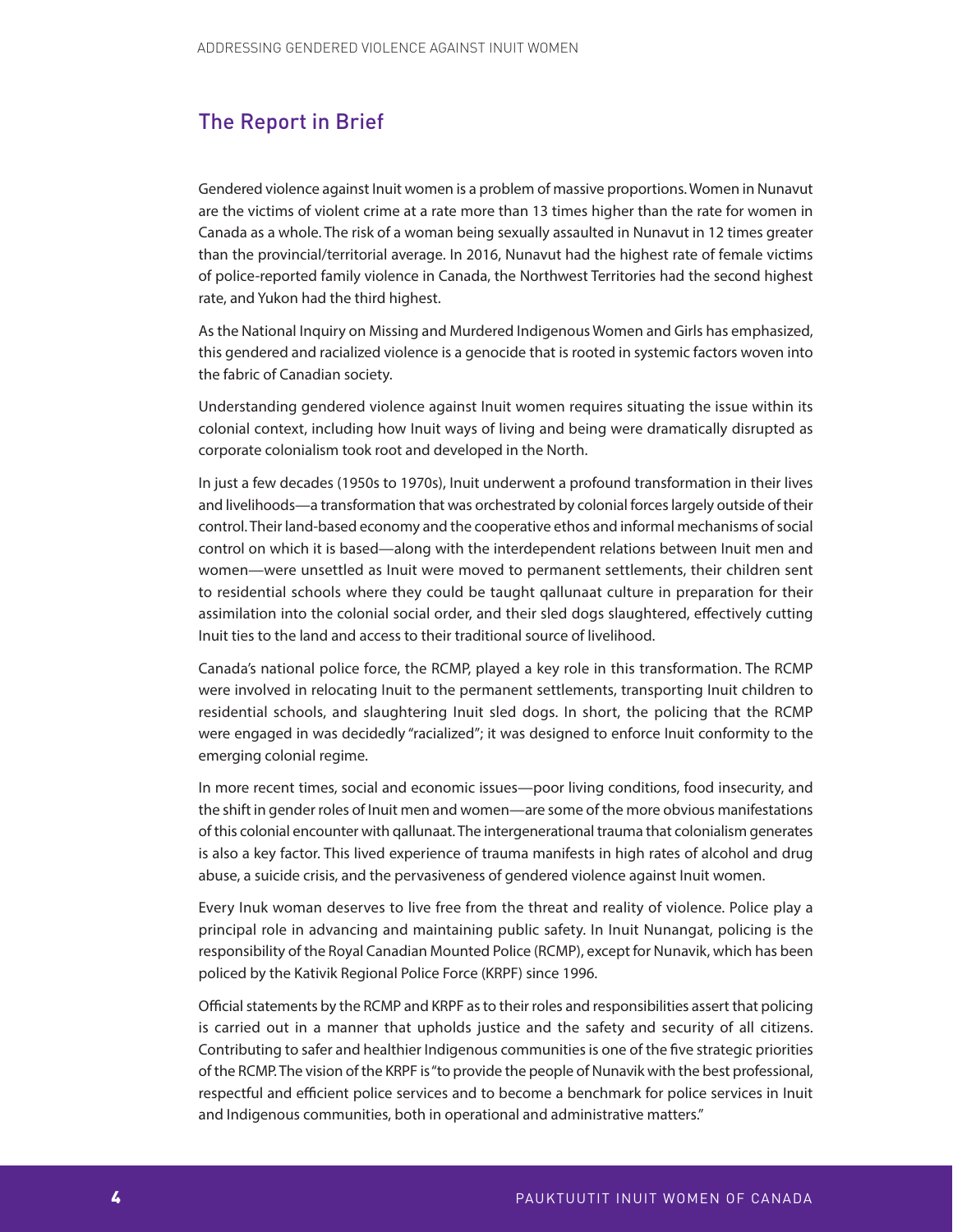However, a number of challenges have been raised in the literature that call into question whether policing in Inuit Nunangat is being carried out in a manner that upholds justice and protects the safety and security of the communities being served, including: problems with policing in remote communities; the short duration of RCMP postings; the inexperience of officers; staffing shortages and turnover; language barriers; failure to recruit Inuit police officers; lack of cultural competency; lack of resources; underfunding; and lack of wrap-around services.

To explore what policing looks like on-the-ground and how these challenges manifest in relation to the police response to gendered violence against Inuit women, in-depth, qualitative interviews with 45 Inuit women and 40 service providers (including police officers) were conducted in the four regions in Inuit Nunangat.

#### **Inuvialuit**

Inuvialuit participants believed that gendered violence has become normalized for Inuit women, to the point where they have come "to expect it" in their lives. Participants attributed this violence to "the fallout of the residential school" and "people feeling really disempowered" due to the imposition of the colonial system.

While the RCMP's G Division encourages a community policing approach, the continual rotation of officers, the perception that officers live separate and apart from the community, and the inexperience of new recruits have led to the belief that police officers are racist in their dealings with the Inuit community. Some participants, however, framed the issue as one of cultural misunderstanding rather than racism, as police are not aware of the colonial history and have little training on how to work cross-culturally, especially with victims of gendered violence.

Another source of the divide between the police and the community was police protocols when dealing with citizen reports, particularly the police dispatch system whereby calls are routed through the Yellowknife detachment, which is especially problematic for women in abusive relationships when they call on the police for help.

Several Inuvialuit women shared their stories of calling on the police for help to deal with domestic violence and their concerns about police not responding in a timely manner, having to be removed from their home instead of the abuser, court-imposed sanctions not being properly monitored and acted upon, and women not being taken seriously when they express fears for their safety.

A RCMP officer offered a different standpoint on the role of police in responding to domestic violence, and police frustrations with women who utilize the criminal justice system to play a vindictive game against their partners. Other service providers, however, pointed to the limited resources (such as shelters) available to Inuvialuit women who encounter gendered violence.

Inuvialuit participants offered a number of suggestions for improving policing in their region, including: reducing police response times; ensuring that police are knowledgeable about Inuit history and the challenges that Inuit have encountered as a result; learning the local Inuktut dialect; training on trauma-informed approaches; and enhancing and better integrating the services being offered for women who are harmed by gendered violence. Primarily, participants saw the need for Inuvialuit communities to take ownership of their own affairs, a process that some believed was underway.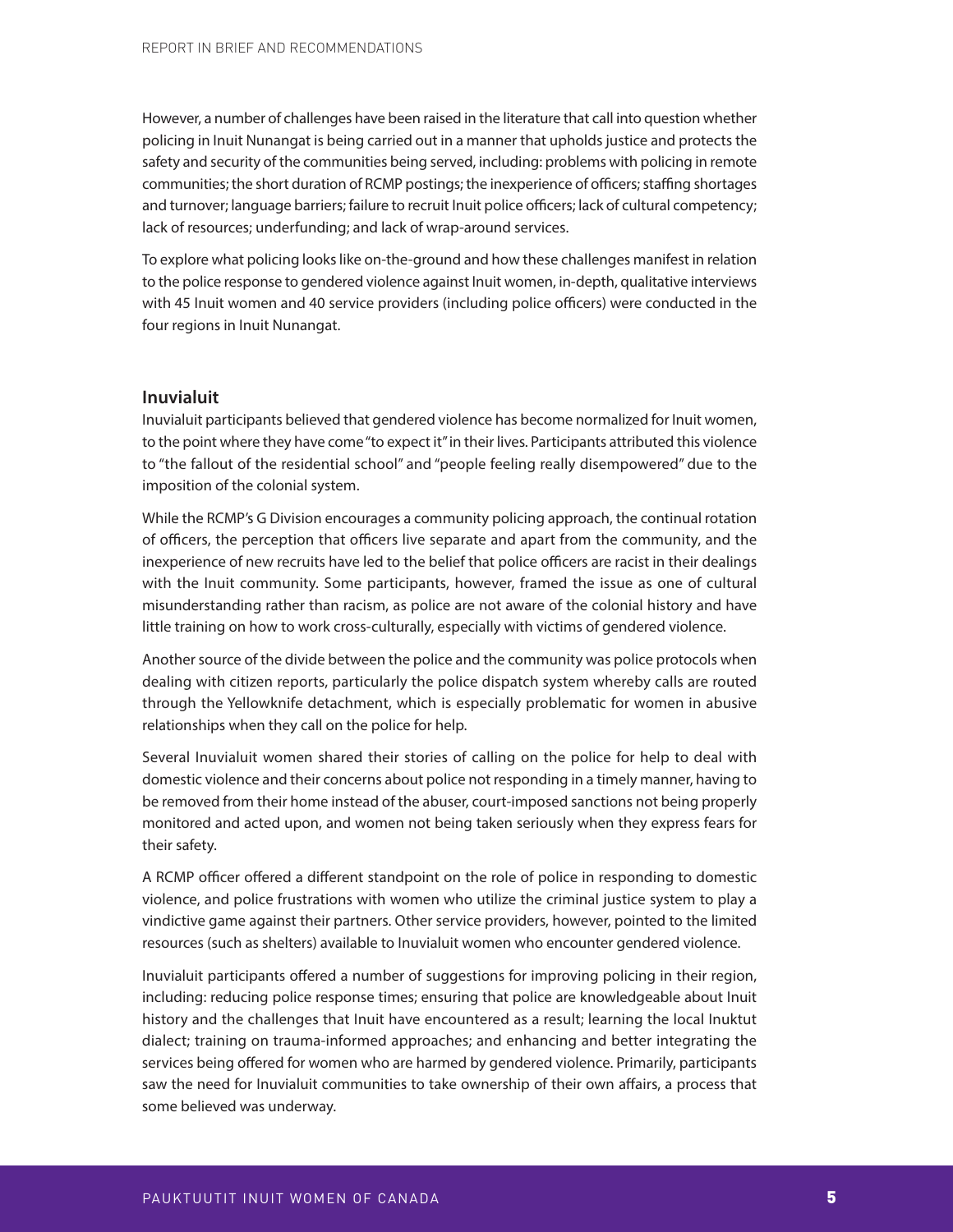Finally, one Inuvialuit woman shared parts of her life story, providing an important teaching on how the trauma created by gendered violence can be so all-encompassing in Inuit women's lives —and their resilience and strength in combatting its harmful effects.

#### **Nunavut**

Nunavut participants were especially concerned with the pervasiveness of domestic violence in their community, brought into bold relief with the death of a young Inuk woman shortly before interviews were conducted. An elder pointed to the breakdown of traditional Inuit ways as an explanation for this violence.

While the RCMP have a visible presence in the community, some participants believed that this presence was limited to driving around in their vehicles. Participants were also concerned about slow police response times, which in part was attributed to calls being routed through Iqaluit and then relayed to the community detachment.

For some Nunavut participants, police treatment of Inuit is racialized. In their view, police officers' encounters with Inuit are based on racialized assumptions and a legacy of tension stemming from the colonial history of police-Inuit relations, generating fear and distrust of police.

Several women spoke about their reluctance to call on police because of negative experiences they have had in the past. Other women spoke about the troublesome ways that police treated them when they reported gendered violence. These experiences have left the women feeling wary and distrustful of police.

Participants, however, were also aware of the challenges that police encounter in Nunavut, including: working in high-risk situations where domestic violence is present; the lack of referral resources to support those on the receiving end of violence; the high turnover of officers; officers' lack of knowledge and experience about the North; and difficulties in retaining Inuit officers. Also concerning was the language disconnect, which sets up a barrier for Inuit women when reporting their experiences of gendered violence to police.

In addition to voicing their concerns about the police response to gendered violence, Nunavut participants also highlighted the lack of community resources, especially related to housing.

Participants also pointed to more fundamental problems with policing in the North that are rooted in the distinctive differences between Inuit society and southern Canada. They offered suggestions for how the police could begin to make the dramatic shift that is required in how they are positioned within the communities they are mandated to serve, including: becoming better educated about Inuit history, culture, and language; connecting more effectively with community leadership; becoming more aware of their accountability to the community; and getting to know residents in order to break down fear and mistrust of police.

At the same time, participants believed that community residents need to take the lead in inviting police into the community, and community organizations and services need to work at connecting with police in building partnerships. As well, efforts need to be made to ensure that supports (such as Victim Services) are in place to assist women who are being victimized by gendered violence. Police too require supports to deal with vicarious trauma, and the good work that they do needs to be noticed and appreciated.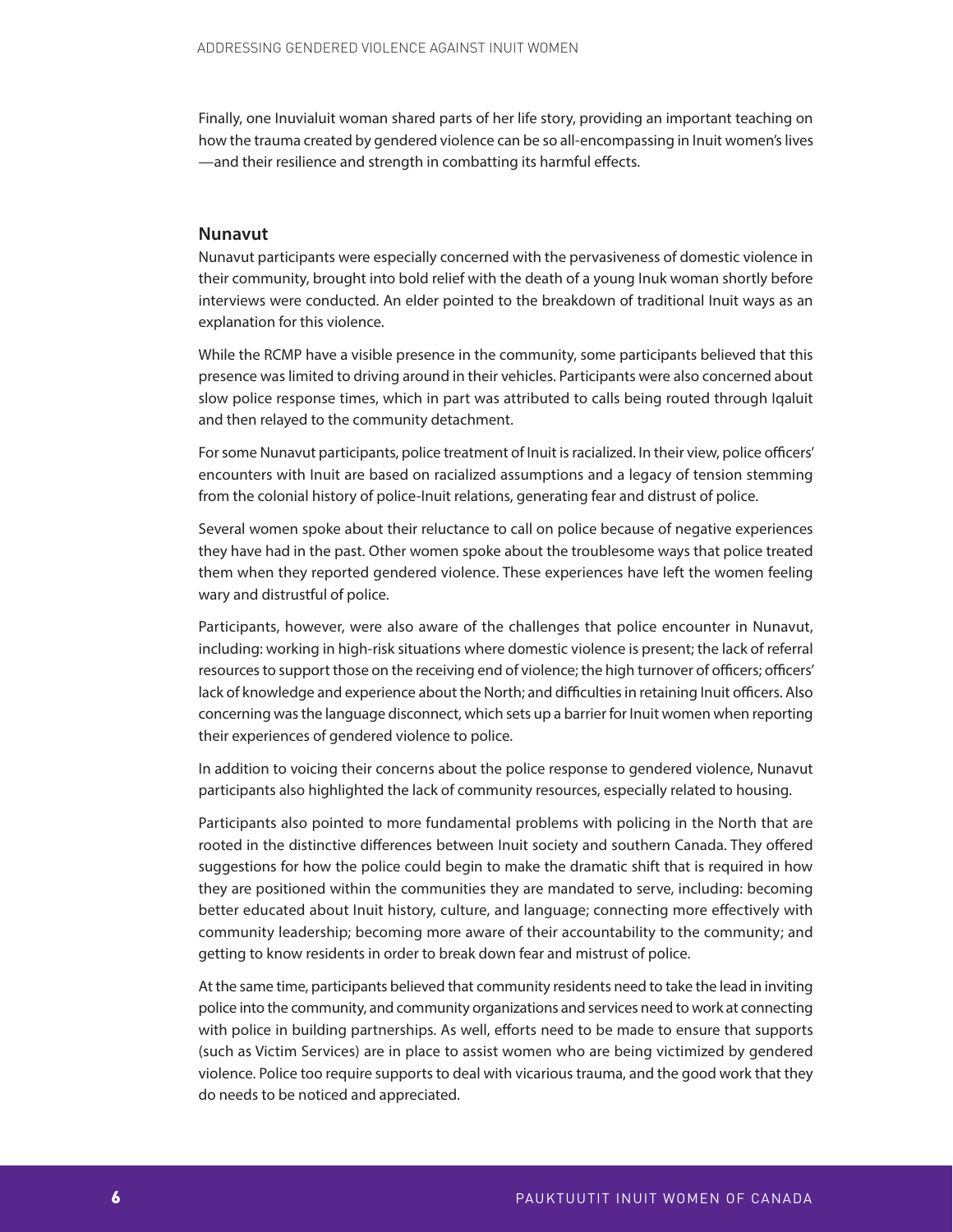#### **Nunatsiavut**

In Nunatsiavut, gendered violence is an ongoing concern. Participants were of the view that gendered violence has become normalized but hidden. However, women are reluctant to report the violence, and for a number of reasons: the isolation of their community; their reliance on their partner to maintain the household; threats from their partner; and the length of time it takes to process criminal charges.

Another significant reason cited for women not turning to police for help was the strained relationship with and lack of trust in police and the criminal justice system. Several women recounted their experiences in turning to the police for help. While some of those experiences were positive, several women found that the police response was unsupportive or jeopardized their safety. In some cases, the women found the police response to be unprofessional—and racialized.

Participants believed that the relationship between police and the community was a poor one, citing their residential separation in the community, their lack of interaction with community members, and the short period of time officers are stationed in the community. While police were seen to have a positive presence in the community (such as Canada Day events), most of that presence involved driving around in their vehicles. The automated call system was also mentioned as problematic, especially since calls are re-routed to St. John's Newfoundland after hours. The inaccessibility of police also extended to slow response times.

Participants, however, also spoke about the positive influence that individual officers can have in the community, especially in terms of their approachability and willingness to improve the police presence in the community.

Nevertheless, participants were also mindful of the challenges that police encounter in their work. These challenges included the weather and the lack of detachment resources (such as holding cells). But they also extended to a lack of understanding of life in the North and its colonial history and of Inuit culture.

To improve the relations between police and the Inuit community, as well as the police response to gendered violence, participants suggested: police officers need to be better educated about the communities they serve; new officers need to be better integrated into the community when they arrive; officers need to become more involved in the community; and the RCMP needs to work at building trust and rapport with community members. Hiring a cultural facilitator would facilitate this process. So too would ensuring that police officers have the necessary resources, including an increased staff complement and a call system that is accessible.

Participants also suggested that training in how to respond to disclosures of sexual violence and hiring more female officers to deal with cases of gendered violence would improve the police response to gendered violence. Employing community constables would also help to bridge the gap between police and the community and build trust.

Finally, participants emphasized the need for more social services and resources in the community, as well as a better coordination of the services currently being offered.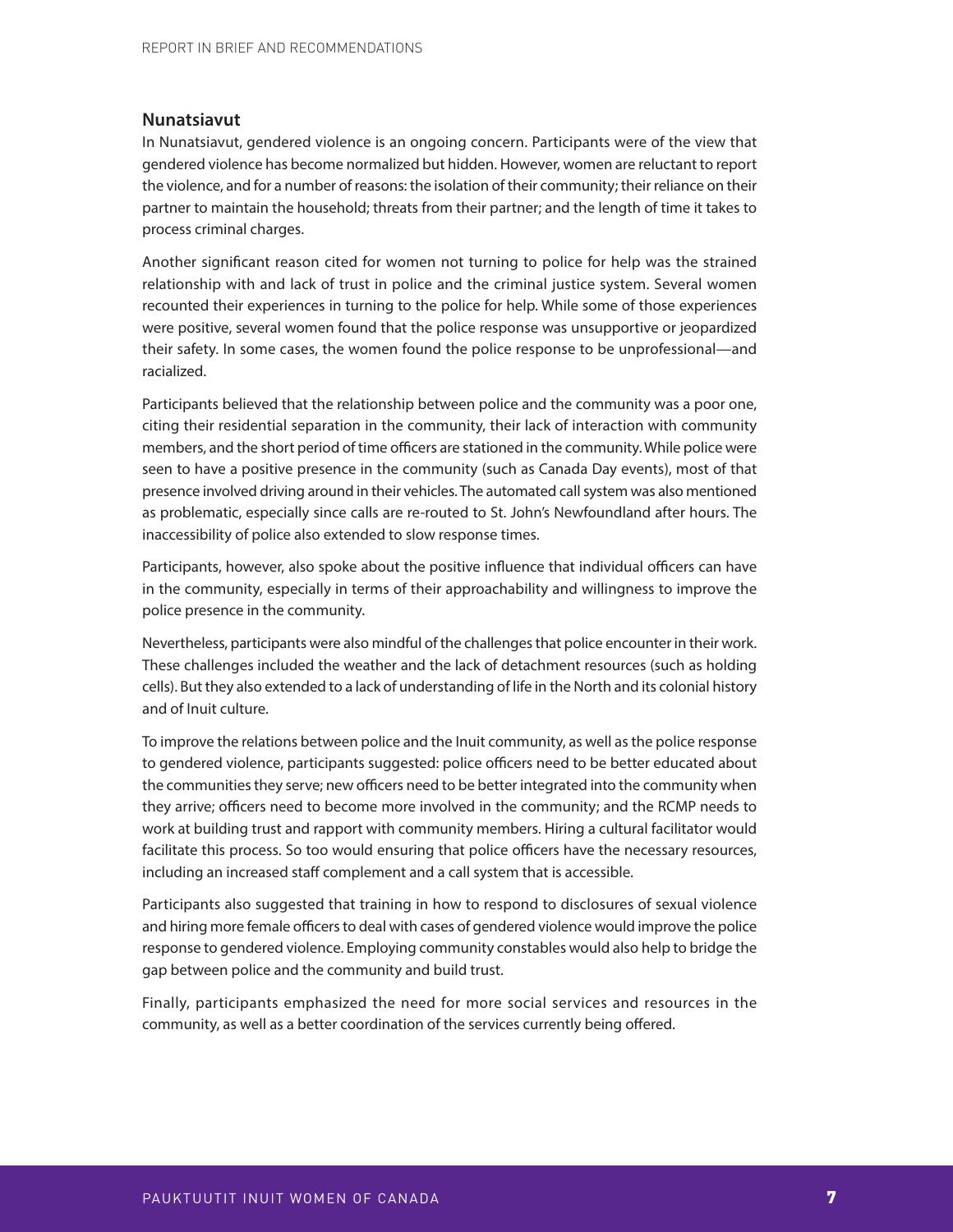#### **Nunavik**

In Nunavik, safety has become more of a matter of concern than in previous years, especially in terms of gendered violence. Women talked about their negative experiences with the police when their safety was threatened or violence occurred. In one case, fear for her safety resulted in one woman encountering violence from a police officer, leading her to lack trust in police.

Other women expressed a similar lack of trust, which was being generated by a number of factors, one of which was the divide that exists between Inuit and outsiders in the community. This divide between locals and non-locals extends to the police. Participants believed that KRPF officers are poorly integrated into the community. Officers are only in the community for a short period of time, lack experience and training, and hold a limited understanding of the history of Inuit communities and the root causes of the problems encountered, especially with drug and alcohol use and domestic violence. This divide is exacerbated by language barriers, given that most officers are Francophone with little knowledge of Inuktut. Several participants believed that the police-community divide breaks down along racial lines.

Participants were also aware that the KRPF has been under-resourced. The lack of 24-hours-a-day patrols and under-staffing affects their ability to respond when gendered violence occurs.

Participants also expressed concerns about how police go about their investigation when gendered violence occurs. One woman shared her story of how police handled a sexual assault against her daughter, forcing the child to be questioned alone. Other participants were concerned about the police investigation of the death of a young girl in the community. Others talked about the lack of services and supports when women and girls have been sexually assaulted.

Women who encountered domestic violence told of how they were the ones removed from their home, and not the perpetrator. Other participants commented on how No Contact Orders are not working in small communities given their limited services and proximity.

For many Nunavik participants, the police are an outside force that imposes a form of justice that runs counter to the Inuit way of resolving conflicts.

To resolve these issues, Nunavik participants suggested that police need to become more approachable and better integrated into the community. Increasing their complement would enable the police to provide better services, as would hiring interpreters to improve communication between police and the community. Involving Inuit in conflict resolution, such as through the use of cultural workers or natural helpers, would also go a long way toward repairing the policecommunity divide. Participants also suggested that Inuit need to be better informed of their rights.

Police officers indicated that several initiatives are underway that have the potential to improve the police response to gendered violence in Nunavik (improved cultural training, use of cultural facilitators, a call centre with Inuktut speakers, etc.). But participants were aware that policing alone cannot solve the pressing social issues confronting Nunavik communities. Meeting basic social needs—including adequate housing—is paramount.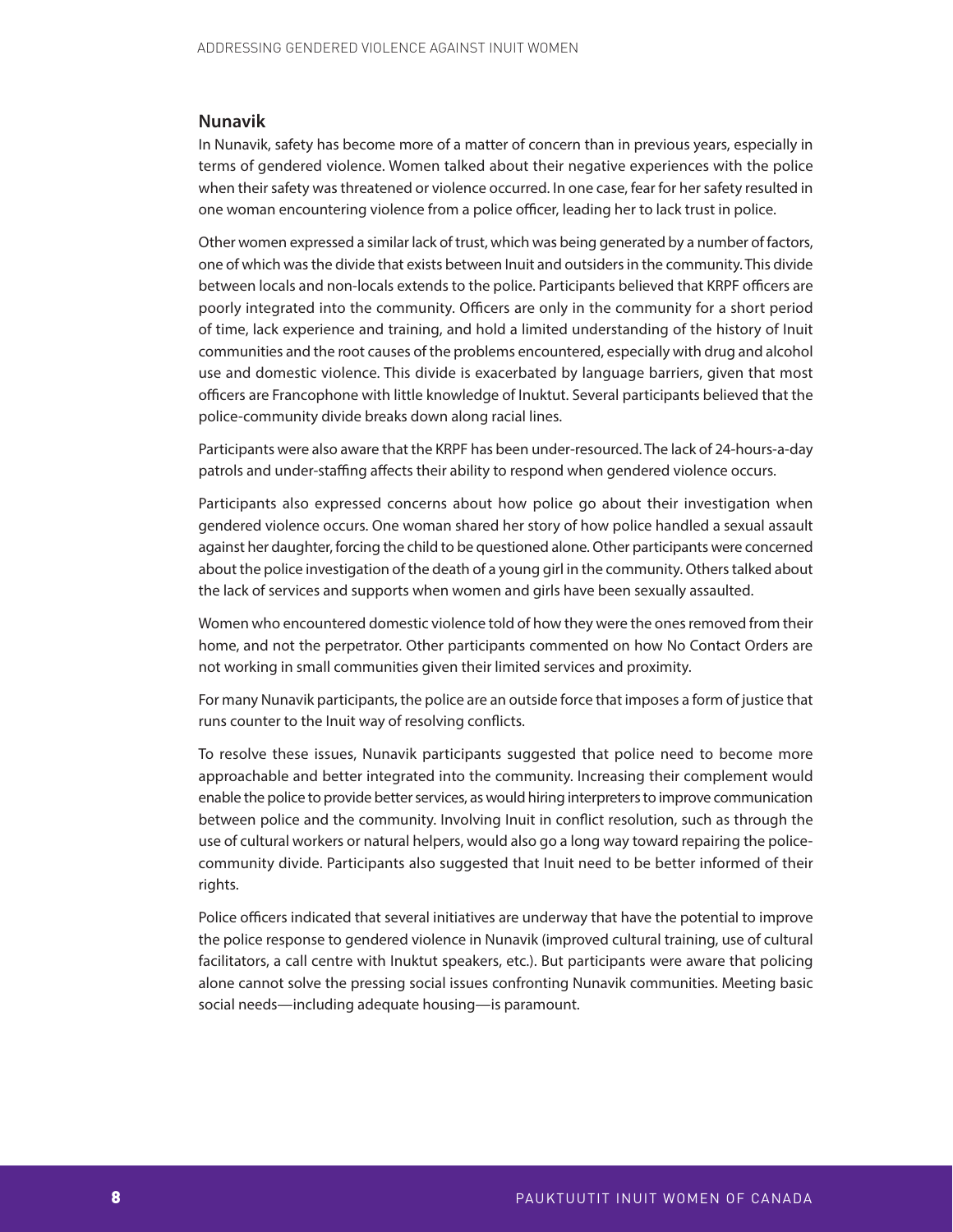## Moving Forward

Interviews with Inuit women and service providers have offered an important window into the police response to gendered violence. These interviews evidence the pervasiveness and severity of the violence that Inuit women experience—and the challenges they encounter in finding safety and security when violence occurs.

These interviews have also revealed that racialized policing persists in Inuit encounters with police officers. However, racialized policing is not simply a matter of some individual officers holding racist beliefs and stereotypes about Inuit. Rather, it is systemic in nature, embedded in institutional policies and practices.

Moving forward, therefore, will require a fundamental shift in how policing is carried out in Inuit Nunangat. In order for police to respond effectively to gendered violence, they need to move from being an outside force to become a part of community revitalization. Making this fundamental shift necessarily involves the police in a process of decolonization.

Essentially, decolonization means reversing the colonial strategy of assimilation. Rather than expecting Inuit to accept or comply with the colonial order, it is police and other social service agencies that need to assimilate into Inuit ways, including the "great guiding principles" of Inuit Qaujimajatuqangit.

The way forward, therefore, is an approach to decolonizing policing that is grounded in Inuit knowledge and world views, holistic, and relationship-based. Rather than an outside force engaged in law enforcement and crime control, police are positioned as working in partnership with other social service agencies to foster community safety and well-being through problem solving and conflict resolution—all the while taking their lead from Inuit, especially Inuit women who have been harmed by gendered violence.

Adopting this decolonizing framework, a number of specific recommendations are offered that have the potential to assist the police in making this fundamental shift.

#### **Recommendations**

- Culturally competent policing: Investments must be made to ensure that police officers receive ongoing, in-depth cultural competency training on Inuit history and culture. The training should be community-specific, developed and led by Inuit, and include language training on the local Inuktut dialect.
- Inuit Advisory Committees: Composed of elders, community leaders, and cultural facilitators, the primary purpose of these committees will be to ensure that police practices and protocols are in line with Inuit Qaujimajatuqangit principles. In addition to placing the emphasis on Inuit methods of problem solving and conflict resolution, these committees will foster mutual understanding and respect between the community and the police.
- Trauma-informed policing: Investments must be made to provide police with adequate training in trauma-informed approaches to policing. This training must be made relevant to the history and contemporary experiences of Inuit. With a firmer understanding of trauma and its indicators, police will be better positioned to de-escalate situations, build more positive relationships with the community, and assist in ensuring community wellness and safety.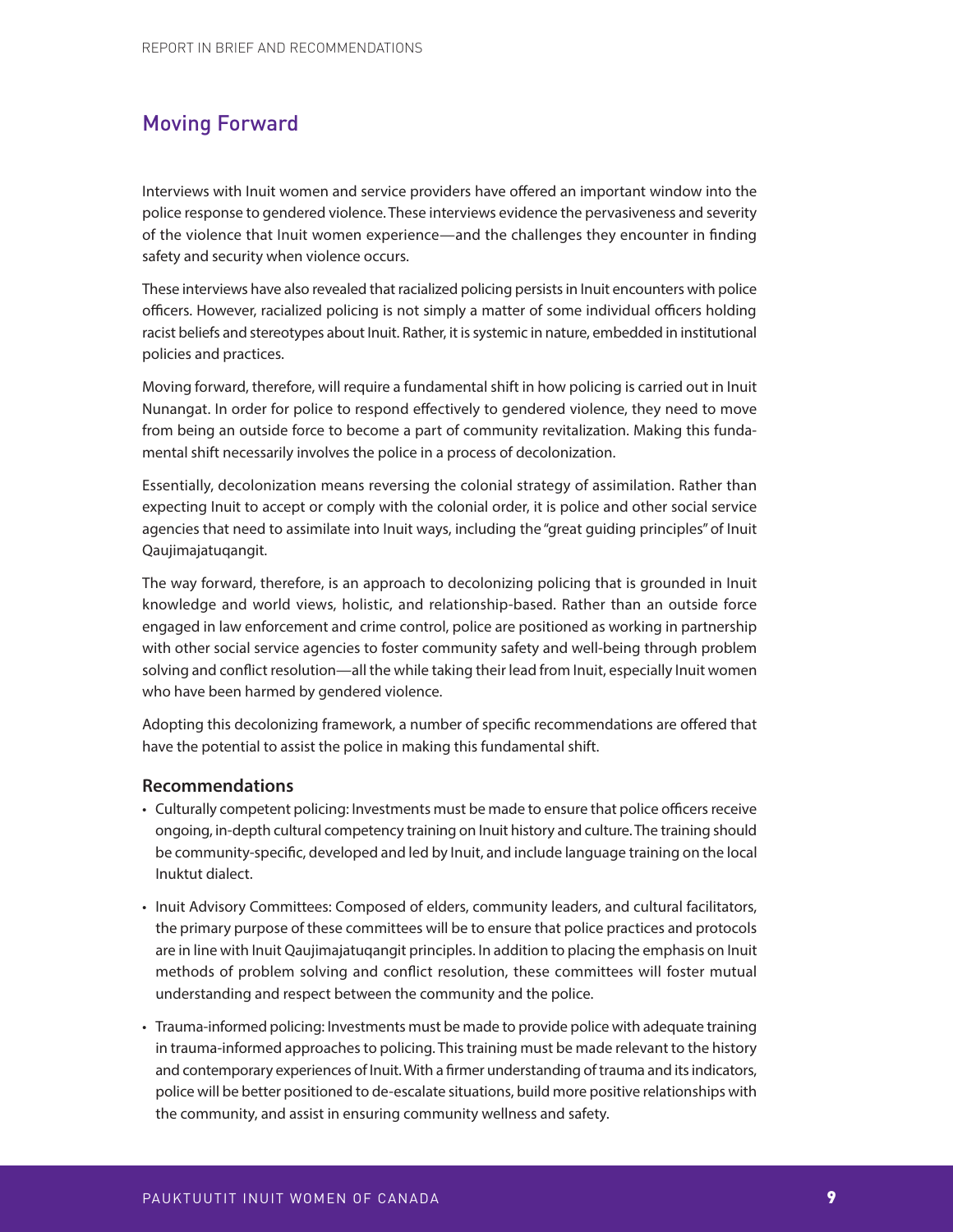- Vicarious Trauma: To help manage the personal stress resulting from daily policing activities in Inuit communities and the effects of vicarious trauma on first responders, police officers should be encouraged to seek emotional support and guidance from community elders, counsellors, or natural helpers.
- Gender-Based Violence Training: Police officers must undergo ongoing, specialized education on the dynamics of gender-based violence, training that would be more effective if it were delivered, at least in part, by victims' advocates. Second only to victims, advocates have the most comprehensive understanding of the realities of gender-based violence. An enriching element to the training would be the inclusion of input from Inuit survivors of domestic violence to educate the police on their experiences.
- Gender-Based Policing Protocols: Police protocols, including investigative strategies to respond to sexual assault and domestic violence, must be evaluated and revised to ensure that the police are responding in a culturally appropriate and victim-centred manner.
- Female Officers: To achieve a more supportive experience for female survivors of gendered violence, there should be a female police officer present, if not leading, the statement-gathering process.
- Gendered Violence Prevention Liaison: This community-based position would be geared toward providing those harmed by gendered violence with a dedicated support person tasked with coordinating access to resources offered by police and other social service agencies. Such a position would enhance partnerships between agencies in ensuring the multiple needs of those harmed by gendered violence—safety planning, counselling, housing, etc.—are being met.
- Community Integration: The RCMP and KRPF should develop protocols for introducing new officers to the communities they serve. These protocols would be developed in close consultation and collaboration with Inuit community leaders, elders, and cultural facilitators. The aim would be to reinforce officers' accountability to those communities as well as to facilitate the integration of officers into the community.
- Duration of postings: The RCMP should reconsider the policy of limiting postings to two years in duration. Where possible, posting contracts should be extended to sustain positive rapport between Inuit community members and regular service members, and enable trust and reciprocity to be built into police-community relations.
- Inuit Civilian Positions: In order to improve the effectiveness of policing services and better integrate police into the local community, Inuit must be employed at each police detachment, and in a number of capacities:
	- Inuit interpreters and translators to ensure that community residents can interact with police in the appropriate local dialect.
	- Cultural facilitators and/or natural healers to act as a liaison between police and community members, including identifying and responding to people at risk.
	- Special constables, police aides, community patrols and/or peacekeepers to assist officers in meeting the community's need for safety and security.
	- Administrative staff to relieve police of administrative and organizational tasks within the detachment in order to devote more time and energy to problem solving and community engagement activities.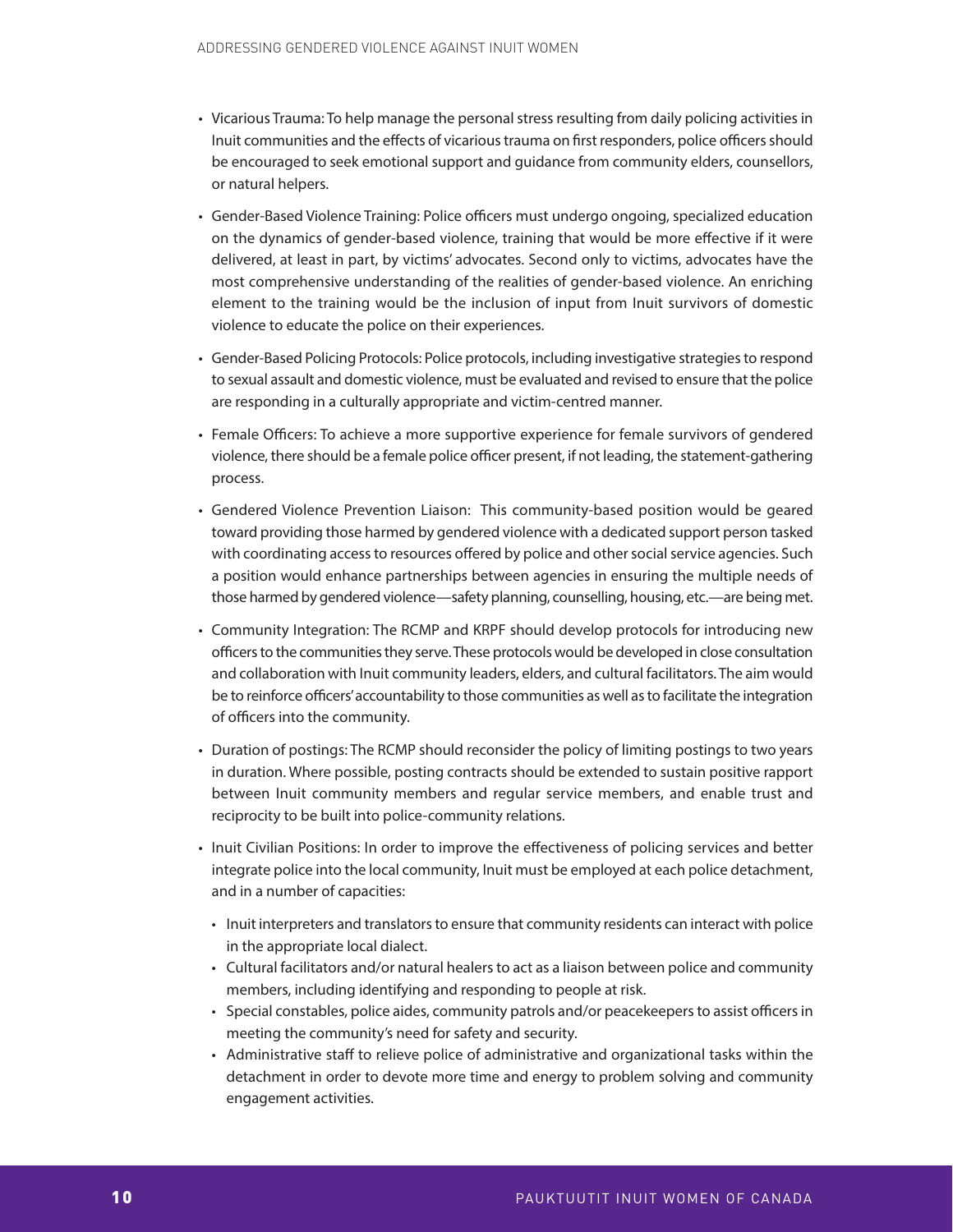- Police Accessibility: Funding must be immediately provided to address the lack of formalized and local police (and emergency services) dispatch systems across Inuit Nunangat. There must be Inuktut speakers available to answer (emergency) calls at all times.
- Community Education: Investments must be made to create Inuit Nunangat-specific, bilingual public education programs in two main areas:
	- Education about the Criminal Justice System: To provide information to the public on the role and function of the police and citizen's rights in relation to the criminal justice system, these programs could take the form of messages through routine uses of existing media, such as television, radio, newspapers, and social media, as well as a variety of local community forums.
	- Education about Gender-Based Violence: To foster confidence in the criminal justice system, police need to take a key role in the development, design, and implementation of gender based violence prevention and education efforts. This task could be accomplished through the police leading specialized workshops, campaigns, and programs focusing on encouraging victims to report abuse. Such police engagement with both the general community and those deemed to be at risk of gendered violence could help provide those suffering in silence with the assurance that the police are available to assist them, thereby increasing women's confidence in police and reducing their reluctance to report abuse.
- Community engagement: Police integration and presence in the community should be enhanced through planned events (such as sewing circles) and the dissemination of positive police-citizen encounters (through social media) in order to build trust and a positive police community relationship.
- Federal Government Responsibilities: Given that policing is an essential service, the Government of Canada must ensure that all regions of Inuit Nunangat have effective and substantively equitable policing services. In addition, the government has a responsibility to ensure equitable funding of victim services in every community across Inuit Nunangat.

These recommendations emerge from the insights, knowledge, and experiences of Inuit women and service providers in the four regions across Inuit Nunangat. As one Nunatsiavut participant emphasized, "You can have all these recommendations, all these things that the community is saying, but there's never any follow-up, follow through, based on the recommendations that people are saying over and over and over again." She makes an important point. The changes needed to address the pressing problem of gendered violence against Inuit women will not occur without the funding, commitment, and support required to make that change happen.